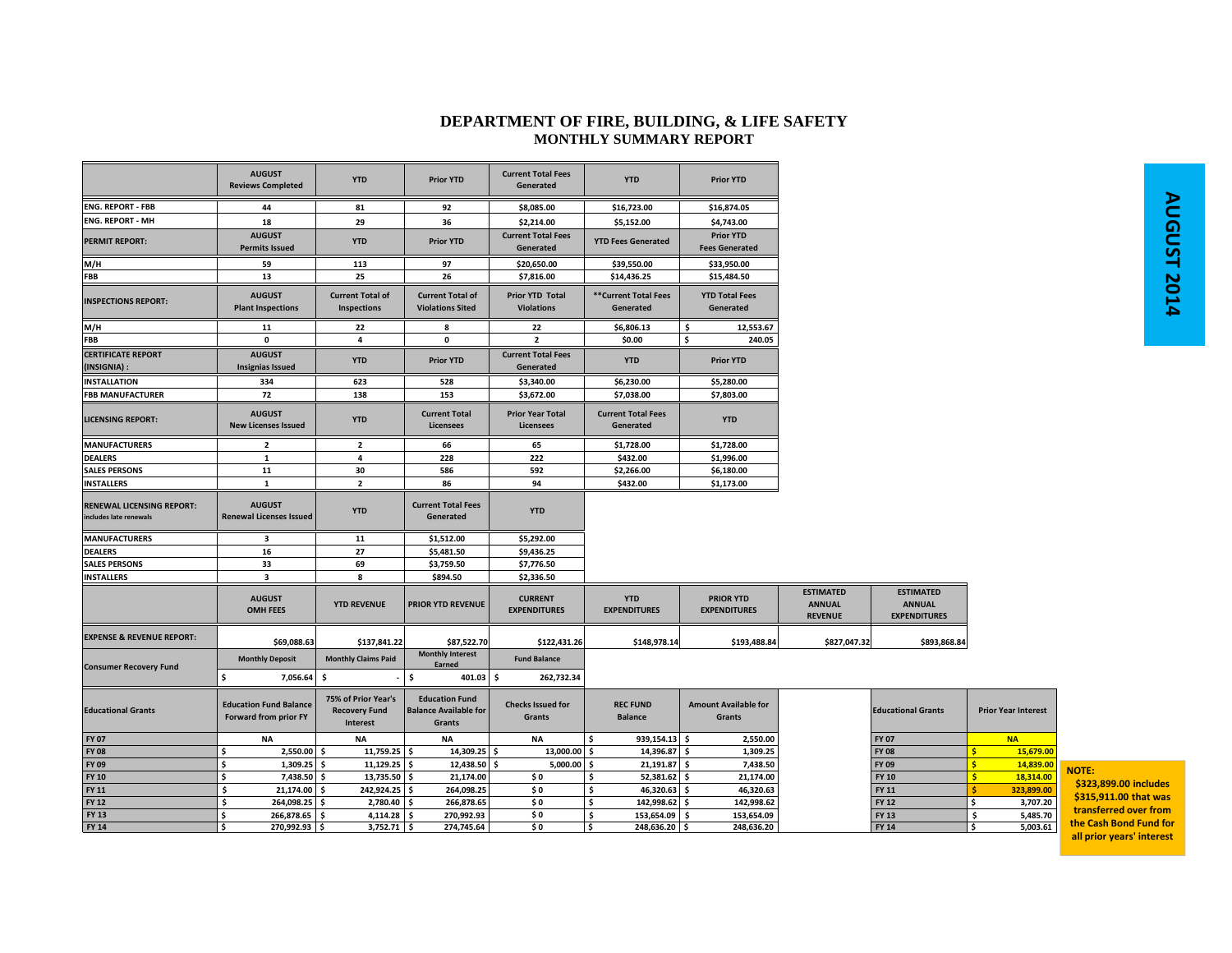| <b>AUGUST 2014</b>        |      |        |               |        |      |      |                             |                     |      |
|---------------------------|------|--------|---------------|--------|------|------|-----------------------------|---------------------|------|
| <b>PRODUCTION REPORT:</b> |      | Single | <b>Double</b> | Triple | Quad | Five | Inspection<br><b>Visits</b> | Violations<br>Cited |      |
| Number of Homes Labeled   |      | 100    | 78            | 4      | 0    | 0    | 11                          | 8                   |      |
| <b>PRODUCTION TREND:</b>  | 2014 | 2013   | 2012          | 2011   | 2010 | 2009 | 2008                        | 2007                | 2006 |
| January                   | 142  | 92     | 112           | 99     | 81   | 126  | 286                         | 374                 | 723  |
| February                  | 127  | 84     | 111           | 80     | 87   | 112  | 281                         | 349                 | 739  |
| March                     | 120  | 98     | 115           | 107    | 106  | 119  | 290                         | 389                 | 825  |
| April                     | 151  | 149    | 117           | 86     | 99   | 108  | 321                         | 354                 | 595  |
| May                       | 161  | 156    | 135           | 108    | 108  | 116  | 304                         | 400                 | 740  |
| June                      | 146  | 159    | 130           | 123    | 126  | 124  | 254                         | 419                 | 762  |
| July                      | 147  | 141    | 109           | 78     | 117  | 102  | 243                         | 334                 | 486  |
| August                    | 182  | 143    | 140           | 110    | 108  | 118  | 275                         | 397                 | 663  |
| September                 |      | 140    | 99            | 90     | 123  | 135  | 247                         | 308                 | 490  |
| October                   |      | 181    | 145           | 90     | 90   | 146  | 251                         | 342                 | 522  |
| November                  |      | 148    | 83            | 110    | 92   | 119  | 184                         | 312                 | 463  |
| December                  |      | 129    | 111           | 115    | 88   | 100  | 147                         | 241                 | 377  |

| <b>AUDITS:</b>              | <b>With Violations</b> | With Out<br><b>Violations</b> | Unlicensed<br>Activity<br>Investigations |  |  |
|-----------------------------|------------------------|-------------------------------|------------------------------------------|--|--|
| <b>Trust Account Audits</b> | 10                     |                               |                                          |  |  |
|                             |                        |                               |                                          |  |  |
| <b>COMPLAINTS:</b>          | <b>Current</b>         | /TD                           | Prior                                    |  |  |
| <b>New Received</b>         |                        |                               |                                          |  |  |
| Closed/Reopened             |                        |                               |                                          |  |  |

**16** open/active complaints

| Certificates (Insignias)<br><b>Reported As Affixed</b> | <b>INSTALLATION</b><br><b>MBL/MFG</b><br><b>FBB</b><br>2014 | <b>INSTALLATION</b><br><b>MBL/MFG</b><br><b>FBB</b><br>2013 | <b>INSTALLATION</b><br><b>MBL/MFG</b><br><b>Homes</b><br>2012 | <b>INSTALLATION</b><br><b>MBL/MFG</b><br><b>Homes</b><br>2011 |  |  | <b>FBB</b><br><b>Manufacturer</b><br>2014 | <b>FBB</b><br>2013 | <b>FBB</b><br>Manufacturer   Manufacturer   Manufacturer<br>2012 | <b>FBB</b><br>2011 |
|--------------------------------------------------------|-------------------------------------------------------------|-------------------------------------------------------------|---------------------------------------------------------------|---------------------------------------------------------------|--|--|-------------------------------------------|--------------------|------------------------------------------------------------------|--------------------|
| January                                                | 277                                                         | 185                                                         | 131                                                           | 105                                                           |  |  | 35                                        | 37                 | 78                                                               | 34                 |
| February                                               | 220                                                         | 156                                                         | 129                                                           | 135                                                           |  |  | 17                                        | 59                 | 48                                                               | 65                 |
| March                                                  | 203                                                         | 159                                                         | 164                                                           | 126                                                           |  |  | 10                                        | 44                 | 55                                                               | 32                 |
| April                                                  | 243                                                         | 176                                                         | 174                                                           | 198                                                           |  |  | 22                                        | 38                 | 70                                                               | 59                 |
| May                                                    | 238                                                         | 194                                                         | 171                                                           | 152                                                           |  |  | 85                                        | 44                 | 82                                                               | 54                 |
| June                                                   | 253                                                         | 248                                                         | 185                                                           | 158                                                           |  |  | 18                                        | 31                 | 50                                                               | 91                 |
| July                                                   | 223                                                         | 200                                                         | 206                                                           | 167                                                           |  |  | 35                                        | 56                 | 62                                                               | 145                |
| August                                                 | 232                                                         | 221                                                         | 174                                                           | 175                                                           |  |  | 46                                        | 96                 | 33                                                               | 34                 |
| September                                              |                                                             | 181                                                         | 169                                                           | 159                                                           |  |  |                                           | 95                 | 62                                                               | 54                 |
| October                                                |                                                             | 226                                                         | 196                                                           | 142                                                           |  |  |                                           | 85                 | 47                                                               | 105                |
| November                                               |                                                             | 251                                                         | 202                                                           | 142                                                           |  |  |                                           | 35                 | 48                                                               | 38                 |
| December                                               |                                                             | 196                                                         | 207                                                           | 38                                                            |  |  |                                           | 43                 | 16                                                               | 152                |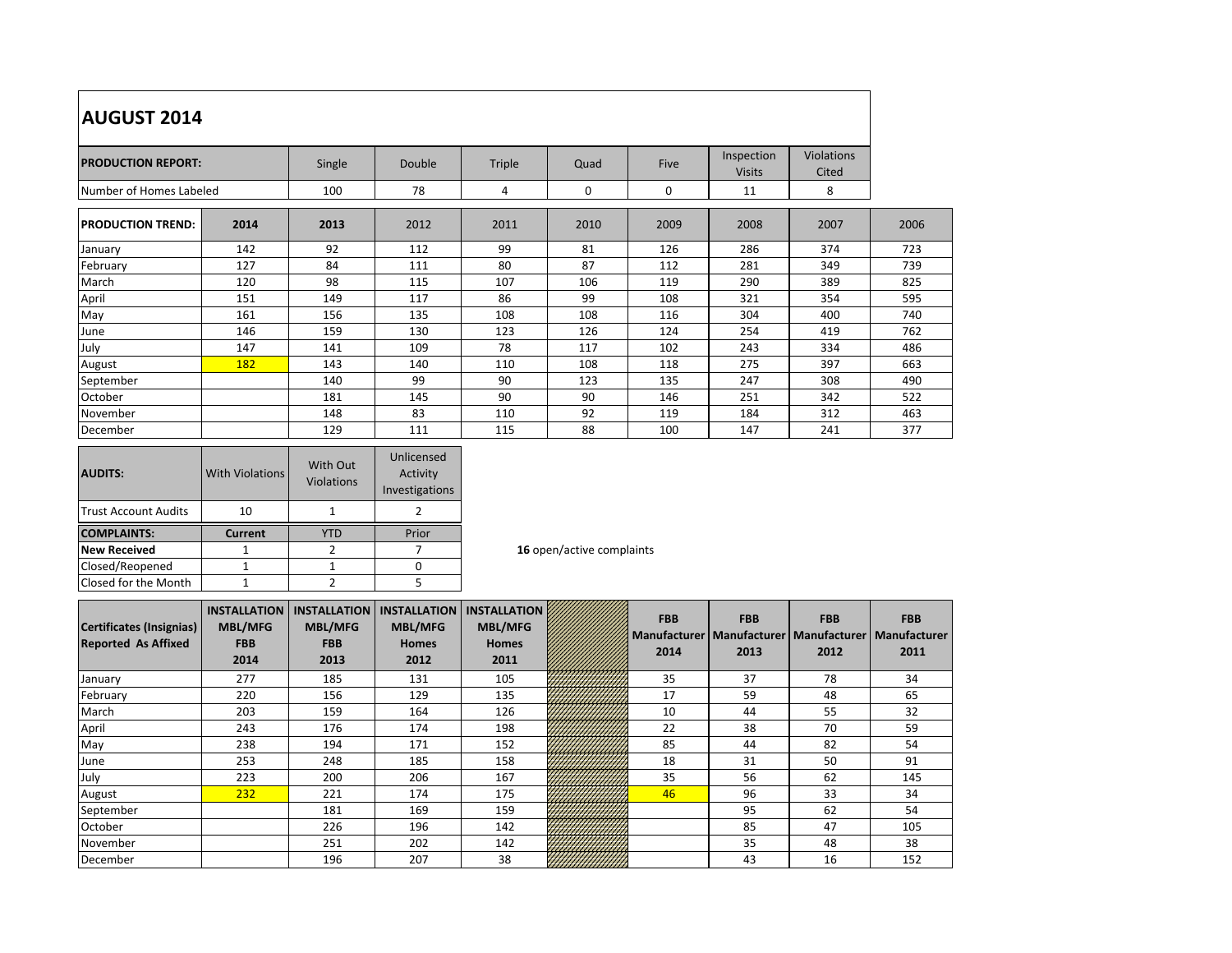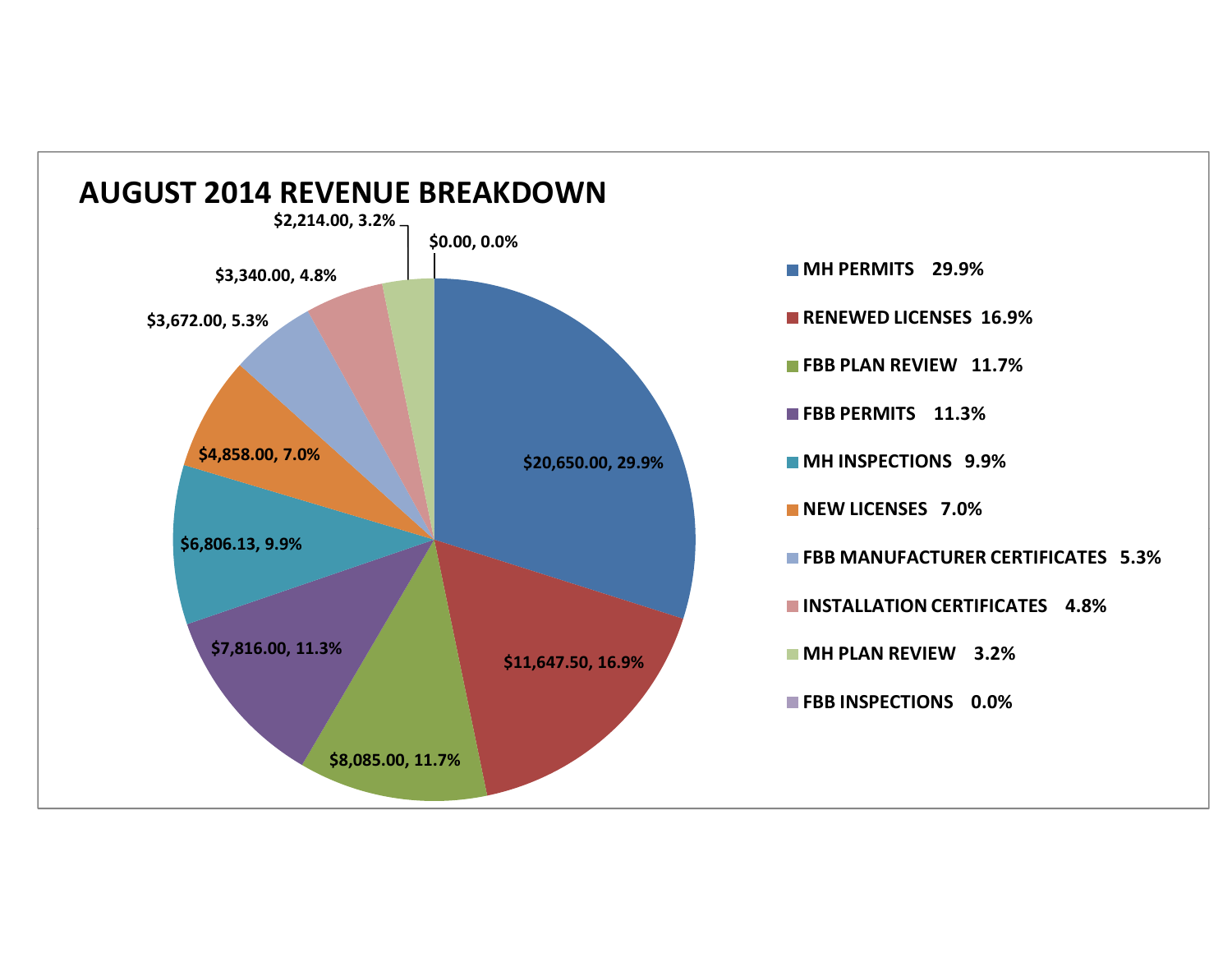